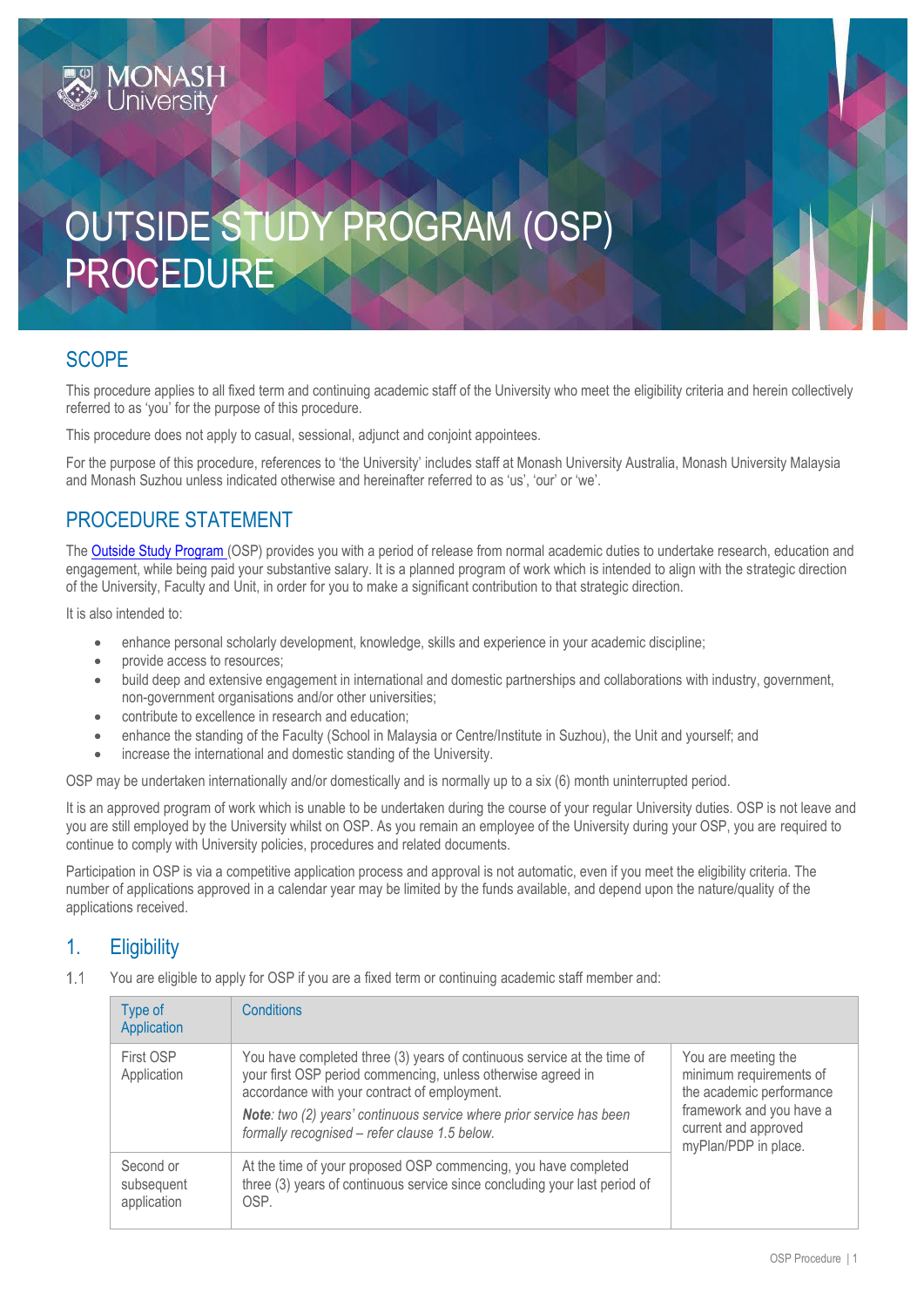- $1.2$ You may not be eligible if you:
	- are under a formal performance management/improvement plan;
	- have breached our [Responsible Conduct of Research](https://www.monash.edu/__data/assets/pdf_file/0006/797370/Responsible-Conduct-of-Research-Policy.pdf) Policy and associated policies;
	- have breached our [Ethics Statement](https://www.monash.edu/__data/assets/pdf_file/0004/1168798/Ethics-Statement.pdf) policy; or
	- are under formal investigation.
- $1.3$ Staff who are in the probation phase of their employment are ineligible to apply or be awarded OSP.
- $14$ Deans, Deputy Deans, Associate Deans, Heads of Unit and Deputy Heads of Unit (incl Heads of School and Deputy Heads of School in Malaysia, or Directors and Deputy Directors of Research Institutes/Centres in Suzhou) would not normally participate in OSP during the term of their office, except under special circumstances.

**Note:** Special consideration for OSP applications will be given following the completion of the term of office.

 $1.5$ The University will consider your OSP application if you are a grant-supported staff member where the funding rules of the research grant permit and the department or administrative unit approves the required funding.

#### Prior service recognition

For staff in Australia, as specified in the Enterprise Agreement, the University will recognise continuous previous paid full-time or 1.6 part-time prior service with other Australian higher education institutions as qualifying service when considering an application for OSP. Eligibility for recognition of service will depend on continuity of employment between the other institution and Monash, and does not apply if you were paid from external funds.

**Note:** Further details about prior service recognition and OSP can be found in the [Monash University Enterprise Agreement.](https://www.monash.edu/current-enterprise-agreements/academic-professional-2019)

#### PhD work

 $1.7$ OSP cannot be used to undertake study for fulfilment of a University degree.

## 2. Application process

- $2.1$ Applications can be submitted during the annual designated period (as communicated by the University) for OSP commencing in the following calendar year.
- $2.2$ Consult with your performance supervisor and Head of Unit (Head of School in Malaysia or Director of Centre/Institute in Suzhou) to discuss your intention to apply for OSP and make a record of this conversation in your performance development plan.
- Your application for OSP should comprise:  $2.3$ 
	- a completed [OSP application form \(Australia](http://www.intranet.monash/hr/assets/docs/tools-and-resources/forms/word/OSP-Application-Form.docx) and Malaysia) / OSP application form (Suzhou);
	- a copy of your report (including outcomes) from any previous OSP (where relevant);
	- research activity detail report (generated by your Faculty or School research office);
	- a summary of your SETUs and peer review of teaching (if applicable) (min one [1] year max three [3] years);
	- any Faculty or School or Centre specific required documents (if applicable); and
	- up to five (5) pages of supporting evidence (if applicable). For example, but is not limited to: invitation letters, appropriate contract, collaborative agreements/plans.

#### **Note:** Your CV is not required

 $2.4$ In special circumstances, applications for a maximum period of 12 months (including other periods of approved leave) may be considered, however they would need to demonstrate a significant benefit to the University.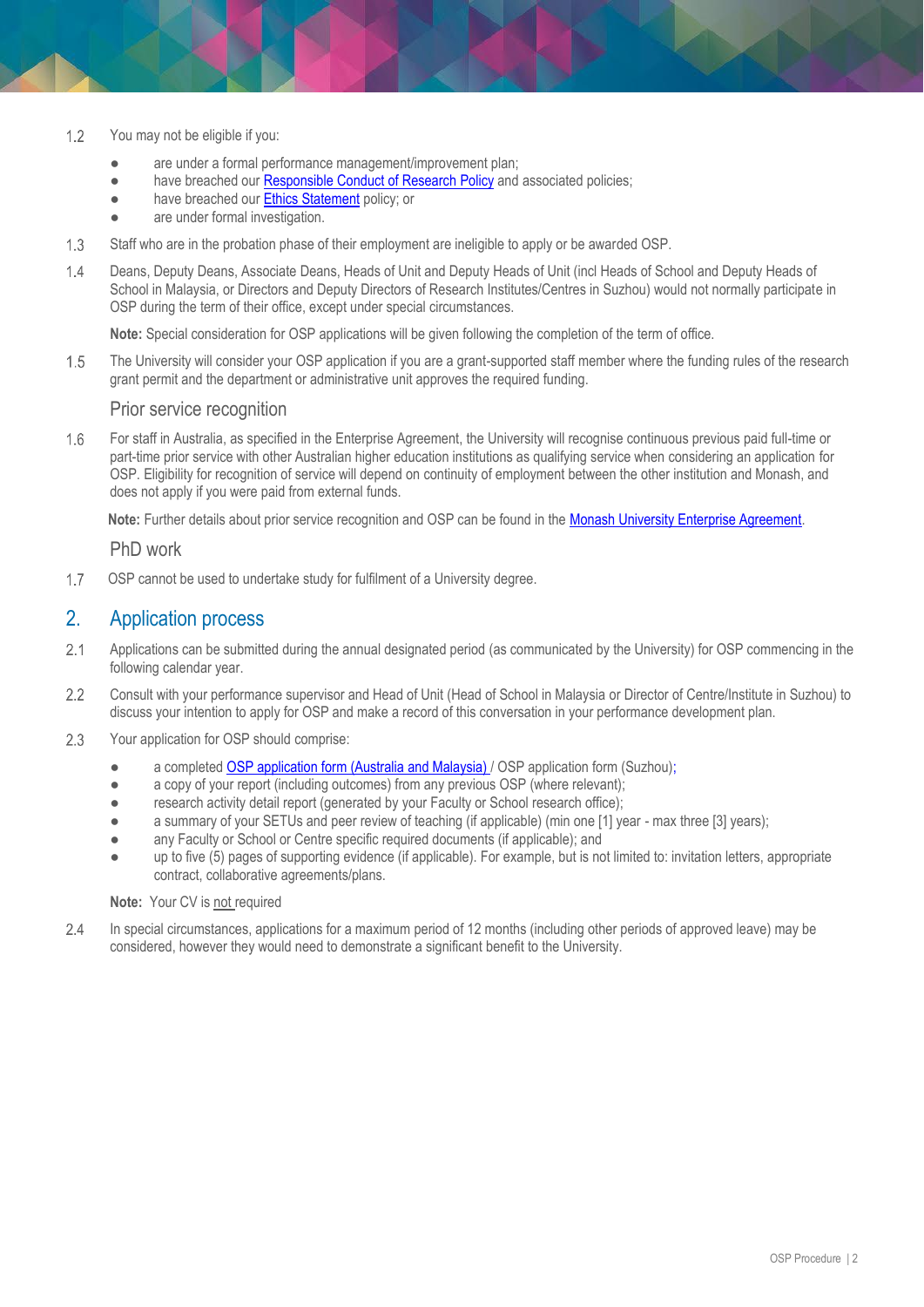#### Your application should also address, where applicable:  $2.5$

| Achievement(s) relative to<br>opportunity | The framework that supports a fair and equitable assessment of career progression and<br>achievements over a period of time given the opportunities available to staff.<br>This framework assists to ensure that the overall quality and impact of achievements is given<br>more weight than the quantity, rate or breadth of particular achievements relative to their<br>personal, professional and other circumstances. More specifically, this provides for the<br>appropriate evaluation of achievements in relation to:<br>the quantum or rate of productivity,<br>$\bullet$<br>the opportunity to participate in certain types of activities, and<br>$\bullet$<br>the consistency of activities or output over the period of consideration.<br>$\bullet$<br>Achievement relative to opportunity is a positive acknowledgement of what a staff member can<br>and has achieved given the opportunities available to them and results in a more calibrated<br>assessment of their performance. It is not about providing "special consideration" or expecting<br>lesser standards of performance.<br>In response to COVID-19 the education, research and engagement contributions of many<br>academic staff have been affected. The University will ensure COVID-19 related<br>impacts, relative to opportunity, will be understood and recognised for the purposes of OSP<br>applications. |
|-------------------------------------------|-------------------------------------------------------------------------------------------------------------------------------------------------------------------------------------------------------------------------------------------------------------------------------------------------------------------------------------------------------------------------------------------------------------------------------------------------------------------------------------------------------------------------------------------------------------------------------------------------------------------------------------------------------------------------------------------------------------------------------------------------------------------------------------------------------------------------------------------------------------------------------------------------------------------------------------------------------------------------------------------------------------------------------------------------------------------------------------------------------------------------------------------------------------------------------------------------------------------------------------------------------------------------------------------------------------------------------------------------------------------------------------------------|
| <b>Relevant circumstances</b>             | Relevant circumstances may include (but are not limited to):                                                                                                                                                                                                                                                                                                                                                                                                                                                                                                                                                                                                                                                                                                                                                                                                                                                                                                                                                                                                                                                                                                                                                                                                                                                                                                                                    |
|                                           | Personal Circumstances - A career disruption caused by personal circumstances that<br>involves a prolonged interruption or poses a significant impact to your capacity to work.<br>This includes, but not limited to; disruptions caused by parental leave, major illness/injury,<br>carer responsibilities, disability, and personal trauma.<br>Professional Circumstances - Your track record and associated productivity relative to<br>stage of career, including consideration as to whether productivity and contribution are<br>commensurate with the opportunities available to you. This includes, but not limited to;<br>periods of part-time work, country relocation, late or non-linear entry in academia, cultural<br>expectations, varied workload or relocation of a research laboratory or clinical practice<br>setting or other similar circumstances that impact upon productivity.<br>Other - Provide a brief summary of the circumstances. 'Other' may include elements<br>$\bullet$<br>outside the control of a staff member such as, but not limited to:<br>natural disasters such as flooding, bushfires, storms and earthquakes;<br>$\circ$<br>global health issues such as the COVID-19 pandemic; and<br>$\circ$<br>other emergency situations.<br>$\circ$<br>The University provides an opportunity for staff to include details of their relevant personal,         |
|                                           | professional or other circumstances for consideration.                                                                                                                                                                                                                                                                                                                                                                                                                                                                                                                                                                                                                                                                                                                                                                                                                                                                                                                                                                                                                                                                                                                                                                                                                                                                                                                                          |
| <b>Annual leave</b>                       | You are required to include your proposed annual leave during the OSP period.<br>This should include a minimum of 10 days of annual leave (or pro rata for part-time), which is<br>normally accrued in a six (6) month period (pro rata for part-time staff).<br>If your OSP application is approved staff must submit their annual leave request for the agreed                                                                                                                                                                                                                                                                                                                                                                                                                                                                                                                                                                                                                                                                                                                                                                                                                                                                                                                                                                                                                                |
|                                           | dates via ESS in Australia and Malaysia or via Enterprise WeChat in Suzhou.                                                                                                                                                                                                                                                                                                                                                                                                                                                                                                                                                                                                                                                                                                                                                                                                                                                                                                                                                                                                                                                                                                                                                                                                                                                                                                                     |
|                                           | For staff in Australia with annual leave balances nearing 30 days (or pro rata for part time staff)<br>you must either take annual leave prior to commencing OSP and/or incorporate annual leave<br>into your OSP period prior to returning to your normal duties. Please refer to the Annual leave<br>procedure for further information.                                                                                                                                                                                                                                                                                                                                                                                                                                                                                                                                                                                                                                                                                                                                                                                                                                                                                                                                                                                                                                                       |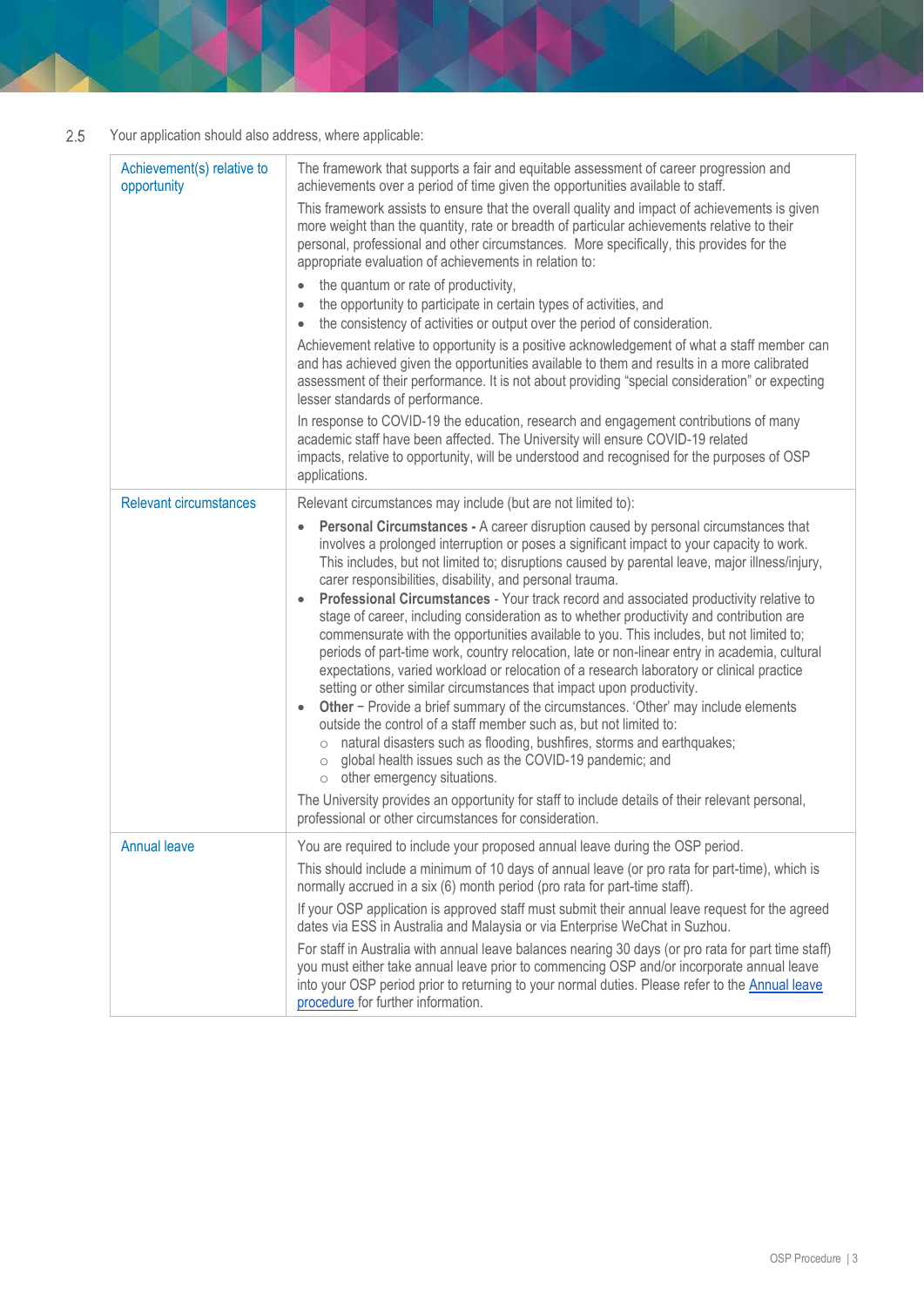| <b>Travel grants</b> | You can apply for a travel grant to support your OSP in the following circumstances:<br>up to AUD 5,500 for international OSP components (excluding New Zealand); or<br>up to AUD 2,500 for OSP wholly undertaken within New Zealand/Australia but outside of<br>Melbourne; or<br>up to RM 15,000 for international OSP (Malaysia); or<br>up to RM 10,000 for local OSP (Malaysia); or<br>up to RMB 10,000 for international OSP (China); or<br>up to RMB 3,000 for local OSP (China); or<br>$\bullet$<br>as otherwise determined by your Dean or Head of School (in Malaysia) or Vice President -<br>Operation (in Suzhou) (or authorised budget approver). |
|----------------------|--------------------------------------------------------------------------------------------------------------------------------------------------------------------------------------------------------------------------------------------------------------------------------------------------------------------------------------------------------------------------------------------------------------------------------------------------------------------------------------------------------------------------------------------------------------------------------------------------------------------------------------------------------------|
|                      | You are required to include an estimate of travel expenses in your application.                                                                                                                                                                                                                                                                                                                                                                                                                                                                                                                                                                              |
|                      | The OSP Committee will consider your likely reasonable expenses and estimate of expenditure<br>to determine the amount of each individual grant.                                                                                                                                                                                                                                                                                                                                                                                                                                                                                                             |
|                      | Travel grants are normally paid through the University's payroll system in Australia or via<br>Finance in Malaysia or Suzhou in the pay period before OSP commences, however your Dean<br>or Head of School (in Malaysia) and Vice President - Operations (in Suzhou) may approve to<br>release the funds earlier upon request.                                                                                                                                                                                                                                                                                                                              |
|                      | Should the OSP be cancelled/delayed, the University may require you to return the travel grant.                                                                                                                                                                                                                                                                                                                                                                                                                                                                                                                                                              |
|                      | Note: You must obtain your own independent financial advice to determine any tax implications.                                                                                                                                                                                                                                                                                                                                                                                                                                                                                                                                                               |
|                      | All University funded travel must comply with the relevant University travel policies and<br>procedures.                                                                                                                                                                                                                                                                                                                                                                                                                                                                                                                                                     |

## Supervisor and Head of Unit Recommendation

- Your performance supervisor and Head of Unit (Head of School in Malaysia or Director of Centre/Institute in Suzhou) will make a  $2.6$ recommendation to the OSP Committee as to whether OSP should be granted as part of the competitive process. In making their recommendation they will consider:
	- whether the projected outcomes and academic content of the proposed program of work will benefit both yourself and the University, in terms of research and scholarly activity and provide significant benefit, including likely improvements in research and/or teaching;
	- whether you have developed a workload plan that has included OSP for this period and you are meeting the required performance standards (relative to opportunity);
	- the proposed program of work justifies the OSP period requested;
	- whether your teaching and other duties (e.g. graduate research supervision) can be covered without unreasonable additional duties for other academic staff;
	- timing of leave causes minimum disruption;
	- appropriate annual leave is included during the period of OSP;
	- that at the end of OSP, you will continue employment with the University for the equivalent period of OSP taken; and
	- whether you meet the eligibility criteria.
- $2.7$ In making a recommendation, the Head of Unit (Head of School in Malaysia or Director of Centre/Institute in Suzhou) will attest that:
	- outcomes of any previous OSPs have been considered in recommending the current application;
	- your workload can be covered; and
	- the academic obligations of the Unit, including teaching and assessment and that supervision of research students can be satisfactorily met during your absence.

#### Submit your application

- 2.8 The following steps are to be undertaken:
	- Complete the application form;
	- Obtain your performance supervisor and Head of Unit's (Head of School in Malaysia or Director of Centre/Institute in Suzhou) recommendations and signatures; and
	- Submit the OSP application form with other relevant attachments by the closing date:
		- − [online fo](https://www.intranet.monash/hr/tools-and-resources/staff-resources/osp)r staff in Australia and Malaysia; or
		- − via email [osp-suzhou@monash.edu](file://///ad.monash.edu/shared/ADM-HR/Workplace-Relations/Workforce%20Policy%20&%20Performance/Policy%20and%20Procedures/Procedures/Probation,%20Promotion%20&%20Performance/Outside%20Study%20Programme/osp-suzhou@monash.edu)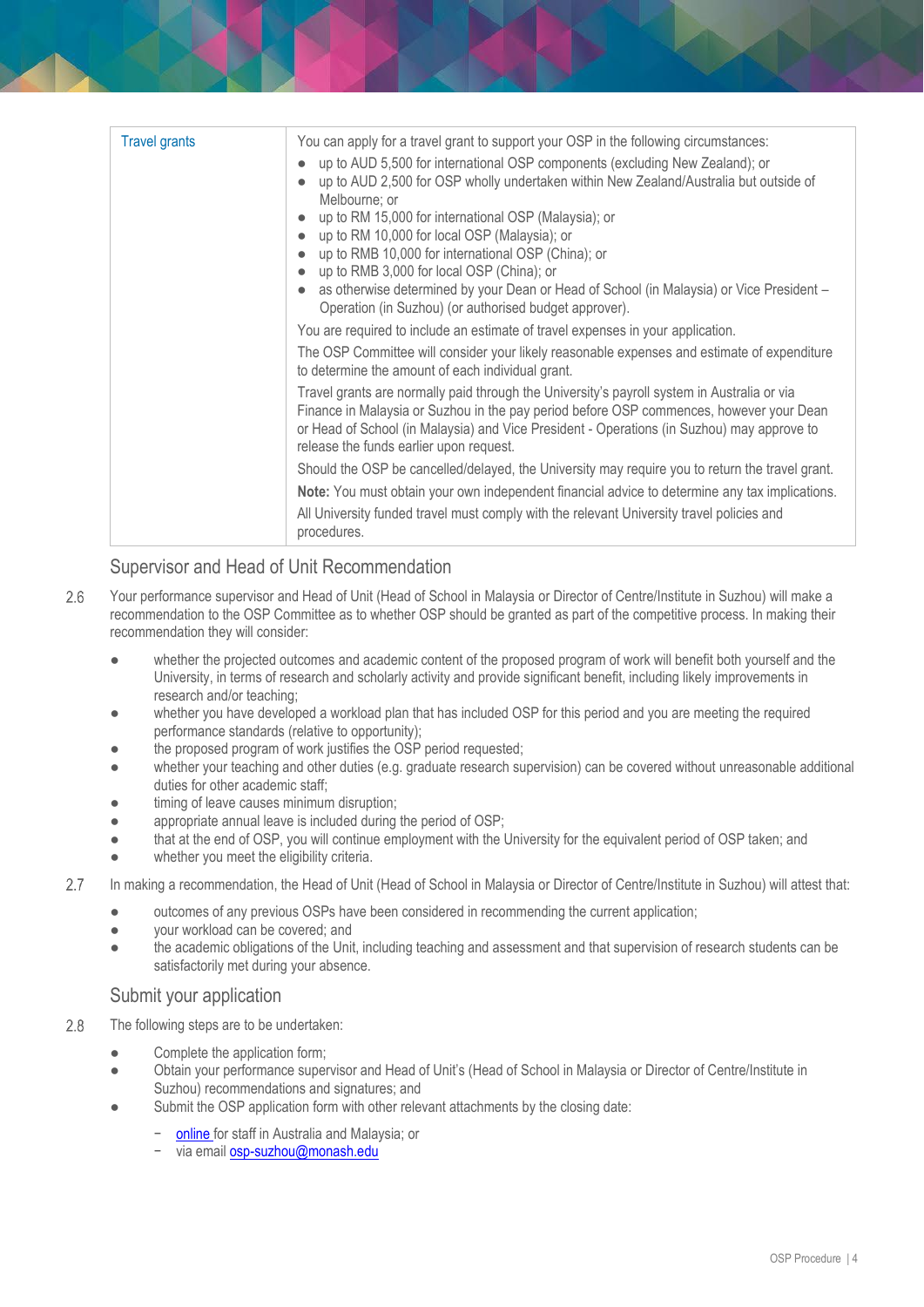- 2.9 It is your responsibility to ensure that your application is complete, incomplete applications will not be considered.
- 2.10 Where there is a formal process underway, or there has been a prior adverse finding in accordance with item 1.2 your application will be withdrawn by the University.

Late or out of round applications

Late or out of round applications will only be considered in exceptional circumstances. Requests for late or out of round applications  $2.11$ must be submitted to the Chair of the OSP Committee for a determination and detail your exceptional circumstances.

## 3. Application considered

- $3.1$ When reviewing applications, the OSP Committee will consider the proposed program of work with reference to (but not limited to):
	- alignment with the University, Faculty (School in Malaysia or Centre/Institute in Suzhou) and Unit strategy/objectives;
	- the opportunity to accelerate research;
	- the strength of the leadership component to advance the University;
	- the potential to elevate the performance of the individual;
	- the needs of the Faculty (School in Malaysia or Centre/Institute in Suzhou) or Unit (e.g. staffing and budgetary constraints);
	- your likely capacity to use the opportunity effectively;
	- if any proposed travel is appropriate to the OSP goals;
	- if you have a proven and sustained record of productivity, impact and excellence in research, education and engagement (as relevant), and are meeting the relevant academic performance standards for your current level; and
	- any relevant personal circumstances.

#### Committee constitution

- 3.2 The Dean (Australia) or Head of School (Malaysia) or Vice President – Operations (Suzhou) will appoint the OSP Committee with a minimum of three (3) members (including the Chair) and may appoint members external to the Faculty/School as deemed appropriate.
- 3.3 Non-Faculty applications – the Director of Institute or Centre in Suzhou is equivalent to the Dean or Head of School (in Malaysia) for the purposes of forming the 'OSP Committee' (Institute or Centre Committee).
- $3.4$ Non-Faculty or School committees will include:
	- the Director or equivalent (or nominee) as Chair; and
	- at least one invited senior academic staff member from a Faculty or School, or SEU-Monash Joint Graduate School or Research Institute in Suzhou.
- 3.5 The University commits to aspiring for a minimum representation of 40% women and 40% men required. The University should strive for a membership that has a broad representation of staff from culturally and linguistically diverse backgrounds. In exceptional circumstances the Chair may request the Provost and Senior Vice-President or Pro Vice Chancellor (in Malaysia or Suzhou) vary or waive the requirement.

## 4. Decision-making authority

 $4.1$ The OSP Committee Chair (Australia) or Pro Vice Chancellor (in Malaysia or Suzhou) is the final decision maker for the outcomes of OSP applications, taking into consideration the recommendations of OSP Committee members. Should this decision maker delegate responsibility for chairing the OSP Committee, they remain responsible for the decision of the nominee and any committee that they chair within the parameters of this procedure.

## 5. Conflict of interest

- $5.1$ Potential, perceived or actual conflicts of interest must be declared to the Chair at the time of constituting the Committee. If a committee member is uncertain, advice should be sought from the Chair prior to the meeting.
- 5.2 The Chair is responsible for ensuring that no declared conflict of interest can influence or be perceived to influence the outcome of the application. The Chair shall require the committee member to withdraw from the committee's deliberations on any matter where a conflict of interest cannot be resolved.
- 5.3 Examples of conflicts of interest may include (but are not limited to):
	- a supervisory postgraduate studies relationship (past or present);
	- a direct supervisory working relationship with the applicant;
	- co-publishing or collaborating with the applicant;
	- a mentoring or personal relationship with the applicant; and/or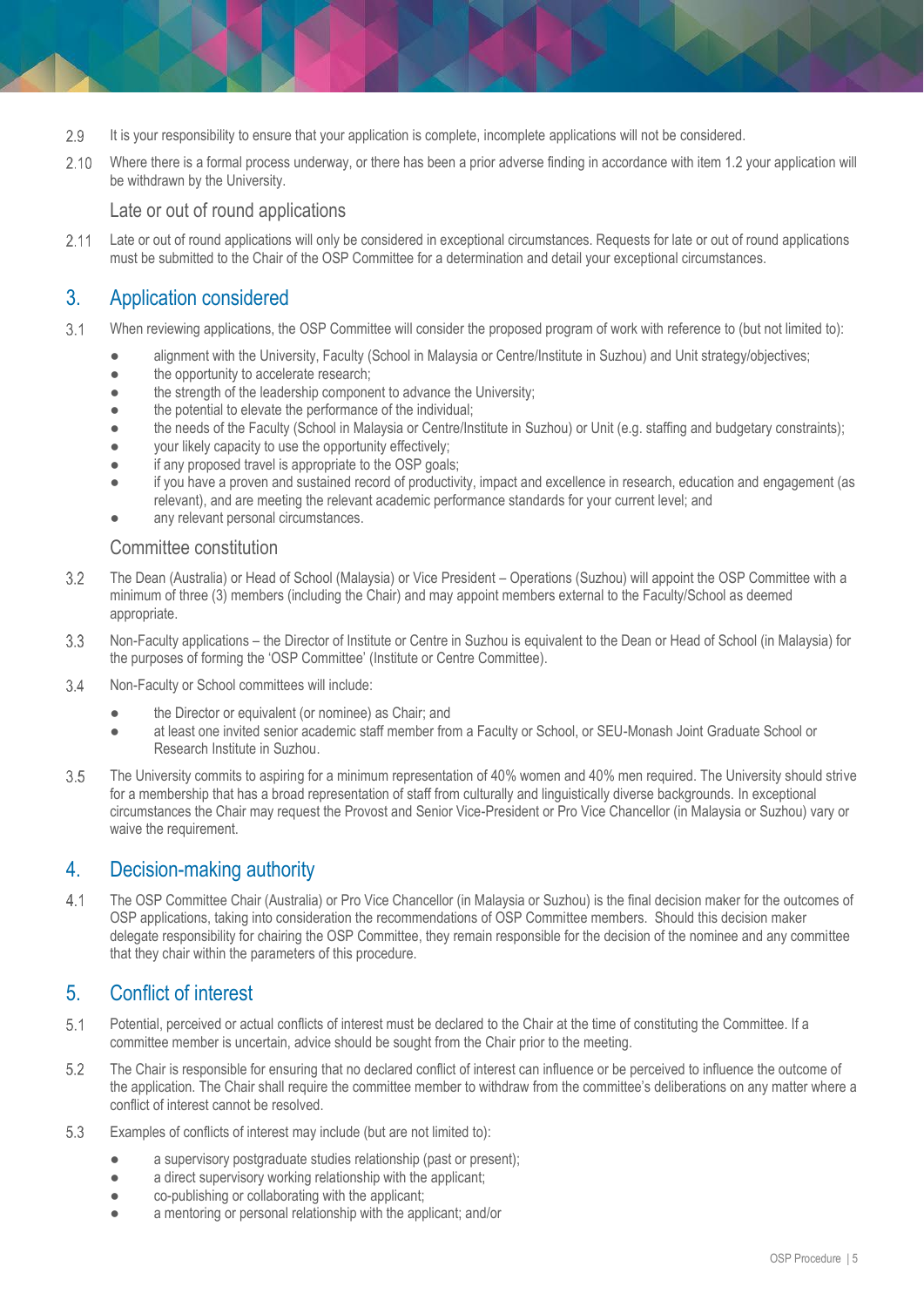a material interest that may impact their ability to objectively perform in the role.

## 6. Application Outcome

- $6.1$ The OSP Committee Chair will notify you, your supervisor and Head of Unit of the outcome of your OSP application in writing.
- 6.2 Monash HR is responsible for issuing outcomes for successful applications.

#### Successful outcome

6.3 Where your application is successful, you are required to adhere to your approved program of work as outlined in your outcome letter.

#### Unsuccessful outcome

6.4 Where your application is unsuccessful, you should seek feedback from the Chair before lodging a future application. This feedback should be taken into account when developing your performance development plan.

#### Review of Unsuccessful Outcome

- 6.5 A review of an unsuccessful outcome may be requested only on the grounds of a procedural irregularity substantial enough to result in material disadvantage to you.
- 6.6 Prior to requesting a review you should seek advice from your Dean (Australia), Head of School (in Malaysia) or Director of Institute/Centre (in Suzhou).
- 6.7 To request a review, you must write to the Chair within seven (7) days of notification of the outcome. Your submission must demonstrate a procedural irregularity resulting in material disadvantage in the OSP decision. The OSP Committee Chair will consider your request and provide a response within 21 days of receipt.

## 7. Conditions during your OSP period

 $7.1$ During your OSP period the following apply:

| Performance development<br>plan | Record your OSP objectives, supporting documentation and the outcomes in your performance<br>development plan (myPlan/PDP).                                                                                                                                                                                                                                                                                      |
|---------------------------------|------------------------------------------------------------------------------------------------------------------------------------------------------------------------------------------------------------------------------------------------------------------------------------------------------------------------------------------------------------------------------------------------------------------|
| Salary and superannuation       | Your salary (and normal superannuation/statutory [Malaysia] and [Suzhou] contributions) will<br>continue to be paid during the period of OSP. If you received payment from an organisation<br>other than the University, you are required to adhere to the Paid Outside Work Procedure (or<br>equivalent procedure at Malaysia and Suzhou).                                                                      |
| Travel grants and tax           | Income tax is not deducted from the travel grant however, in Australia, we will record the grant<br>as an allowance on your Australian annual payment summary as this is considered taxable<br>income by the Australian Tax Office (ATO). In most cases OSP is deemed by the ATO to be<br>work related and deductions for airfares, accommodation and incidental costs will offset against<br>the taxable grant. |
|                                 | You should maintain a travel diary and collect receipts for expenditure during the period of travel<br>for your personal tax records in addition, to provide this information as part of your OSP report<br>submission.                                                                                                                                                                                          |
|                                 | Chinese Tax Authorities has the legal position to levy income tax depending on Chinese Tax's<br>Law.                                                                                                                                                                                                                                                                                                             |
|                                 | Travel grants in Malaysia or Suzhou are reimbursed through the Finance claim process.                                                                                                                                                                                                                                                                                                                            |
|                                 | Note: the University does not provide financial or taxation advice and you are strongly<br>encouraged to obtain independent advice.                                                                                                                                                                                                                                                                              |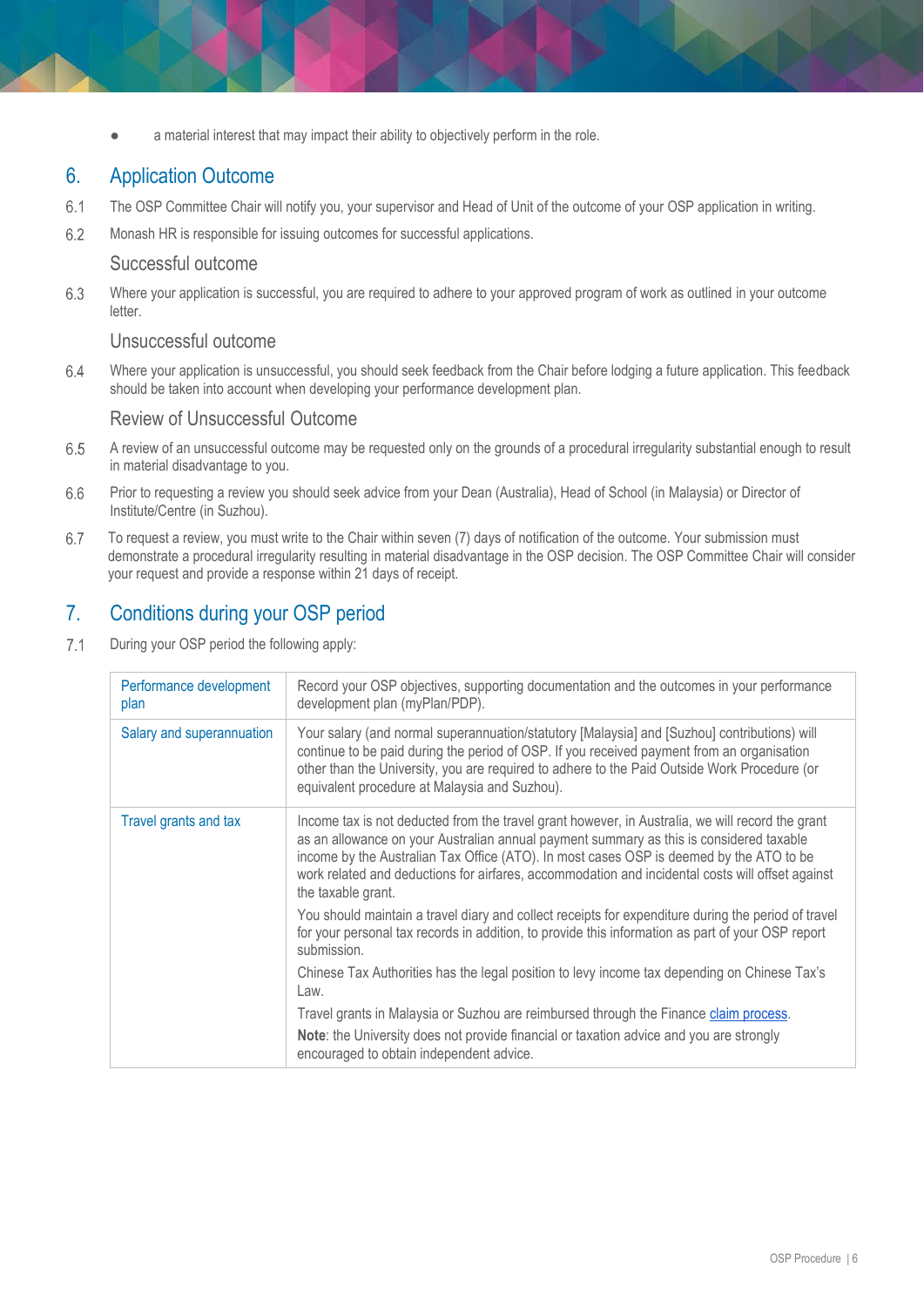| <b>WorkCover &amp; personal</b> | Australian staff are covered by WorkCover insurance while on OSP.                                                                                                                                                                                                                                                                                                                                                                                      |
|---------------------------------|--------------------------------------------------------------------------------------------------------------------------------------------------------------------------------------------------------------------------------------------------------------------------------------------------------------------------------------------------------------------------------------------------------------------------------------------------------|
| accident insurance              | Under the Accident Compensation Act 1985 ("the Act"), you are entitled to claim compensation<br>for an injury or illness arising out of or in the course of employment, whether in Victoria or<br>outside Victoria.                                                                                                                                                                                                                                    |
|                                 | The University maintains a Travel Insurance policy for short term business trips with a maximum<br>duration of six (6) months. The cover is in effect whilst you are travelling and residing outside<br>Australia or Malaysia on authorised University business and includes associated holiday travel<br>undertaken during the OSP. The policy is in force 24 hours a day until you return to your normal<br>residence or place of employment.        |
|                                 | If you intend on staying in one (1) country for a period exceeding six (6) months, you should<br>contact the Insurance Services Office.                                                                                                                                                                                                                                                                                                                |
|                                 | A Certificate of Insurance as evidence of personal accident insurance for visa or other purposes<br>can be obtained online by completing the insurance travel request form on the insurance<br>website.                                                                                                                                                                                                                                                |
|                                 | Suzhou staff are covered by Labor insurance while on OSP.                                                                                                                                                                                                                                                                                                                                                                                              |
|                                 | Under Social Insurance Law of the People's Republic of China, you are entitled to claim<br>compensation for an injury or illness arising in the course of employment but are not entitled to<br>claim out. The cover is in effect whilst you are travelling and residing outside China on<br>authorized University business during the OSP. The policy is in force 24 hours a day until you<br>return to your normal residence or place of employment. |
|                                 | The validity of Labor Insurance in China is not limited by six (6) months, but you should keep<br>evidence about your injuries or illnesses raised by University businesses or working related<br>tasks during OSP period to the Department of Labor Injury Identification in China.                                                                                                                                                                   |
| <b>International OSP</b>        | You are required to meet the entry and visa requirements of all countries you are visiting,<br>transiting through or working in. Australian staff must ensure that they have a valid passport<br>which is not due to expire within six (6) months of the last day of planned travel. Refer to the<br>International travel procedure for more information.                                                                                              |

## 8. Obligations following OSP

- $8.1$ You are required to submit a written report, which will be provided to your performance supervisor for review and comments. This will then be provided to the OSP Committee.
	- **[OSP Report -](https://www.monash.edu/eforms-resources/frevvo-forms/hr/osp-report) Australia**
	- [OSP Report -](https://form.asana.com/?k=R4qL_70EUIu4Z9GvlemATQ&d=943385589454630) Malaysia
	- OSP Report Suzhou
- 8.2 An acceptable report must outline:
	- how any financial support provided was spent (including receipts/invoices);
	- whether and how the intent of participation in OSP, as detailed in your application, was achieved;
	- how the program of work aligned with the Monash strategic plan and/or enhanced the standing of the University, the Faculty or School, the Unit and yourself; and
	- other achievements during the program of work.
- 8.3 The report must be submitted within two (2) months of returning from OSP. Your performance supervisor will review the report and confirm whether the objectives of the OSP have been achieved and the report is acceptable. Staff in Australia and Malaysia can lodge online and staff in Suzhou to send via email to [osp-suzhou@monash.edu](mailto:osp-suzhou@monash.edu)
- 8.4 If you fail to submit an acceptable report within two (2) months of return:
	- you may be required to reimburse funds received from the University in relation to the OSP;
	- unless extenuating circumstances deemed acceptable by the University can be demonstrated you will be ineligible to apply for a future OSP period; and
	- unless extenuating circumstances deemed acceptable by the University can be demonstrated you will be ineligible to apply for a future promotion.
- 8.5 Reports will be used in considering future applications for OSP.
- You may be required to meet specific Faculty/School or Centre obligations following a period of OSP. For example, deliver a 8.6 presentation or speak at a seminar.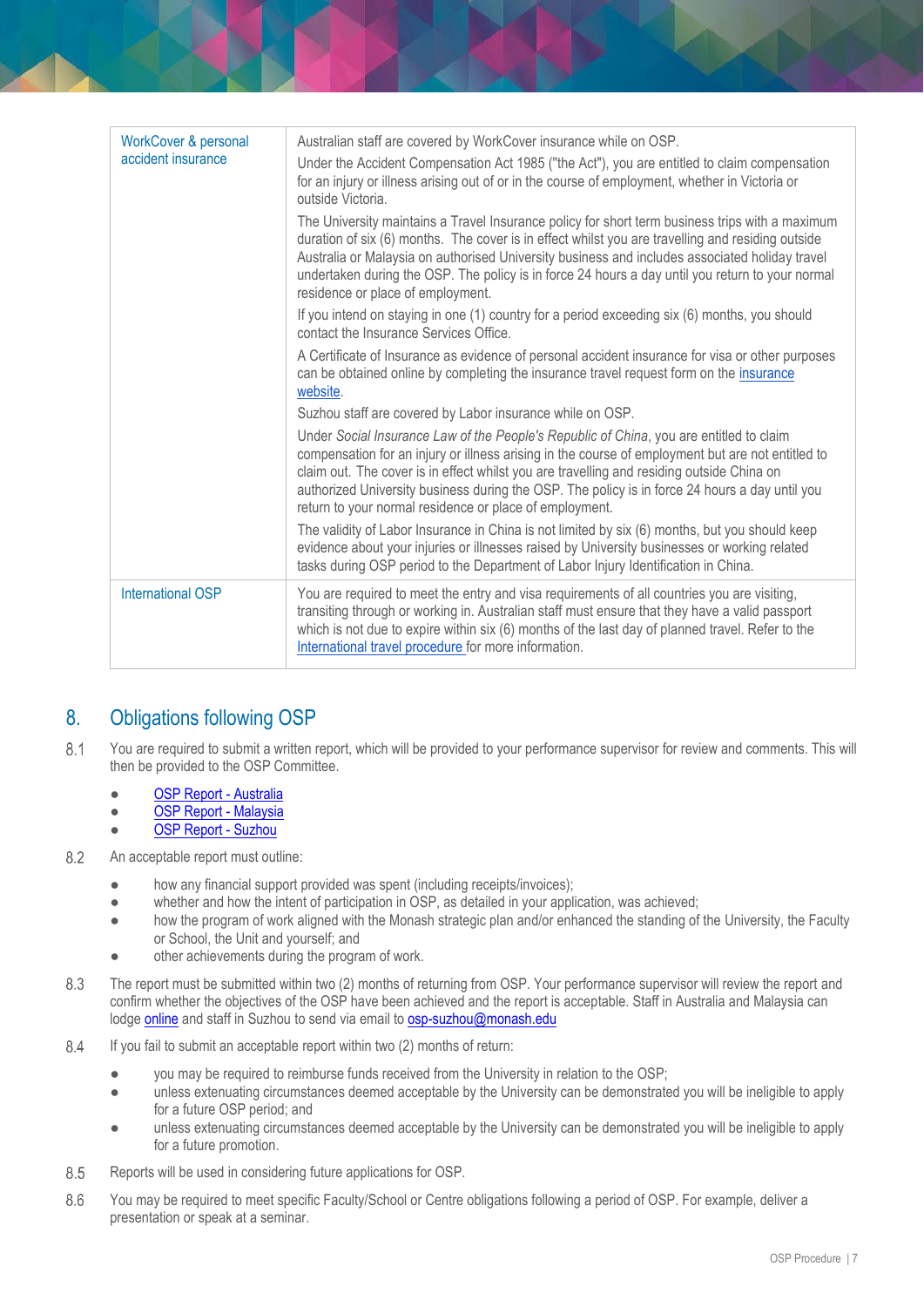- 8.7 Evidence of a successful period of OSP may include:
	- high-quality research outputs;
	- success in attaining a competitive grant or other forms of research income;
	- development of sustained research partnerships/collaborations as evidenced by activities such as joint publications, joint research income and/or joint PhD supervision; or
	- development of strategic learning or teaching initiatives that lead to significant and sustained programs of enhanced course viability and reputation.

#### Return to service requirement

- 8.8 Following a period of OSP you are required to continue in the employment of the University for a minimum period equivalent to the period of the OSP.
- 8.9 If you fail to return to employment or do not comply with the provisions of this procedure, you may be required to reimburse any salary or grant paid in association with the OSP. The amount to be repaid will be pro rata of the stipulated shortfall in service.

## 9. Amendment and deferral

#### Changes to OSP post approval

- $9.1$ To make changes to your approved OSP, you must submit an [OSP Alteration Request](https://www.monash.edu/eforms-resources/frevvo-forms/hr/osp-alteration-request) (Australia and Malaysia) or in Suzhou via email to [osp-suzhou@monash.edu](file://///ad.monash.edu/shared/ADM-HR/Workplace-Relations/Workforce%20Policy%20&%20Performance/Policy%20and%20Procedures/Procedures/Probation,%20Promotion%20&%20Performance/Outside%20Study%20Programme/osp-suzhou@monash.edu)
- 9.2 Your performance supervisor or Head of Unit (Head of School in Malaysia or Director of Centre/Institute in Suzhou) may approve minor changes such as travel date variances of up to two (2) weeks. You must obtain written approval prior to the change coming into effect.
- 9.3 The relevant OSP Committee Chair (or nominee) will consider major changes as appropriate. You are required to allow sufficient time for the consideration and determination of your request.

Major changes may include (but are not limited to):

- deferment of OSP for a period of up to 12 months;
- reduction of the international component of OSP (and consequent reduction on the travel grant);
- substantial changes in location for part of the period of OSP;
- introduction of new initiatives (with new proposed outcomes) into the OSP;
- $\bullet$  omission of previous proposed elements of the OSP;
- major variations to travel and accommodation arrangements (particularly those that are supported by OSP travel grants); or
- receipt of additional income from the staff member's home school/department to support travel to conferences whilst on OSP.
- 94 Alterations to OSP dates or financial grants are to be submitted [online](https://www.monash.edu/eforms-resources/frevvo-forms/hr/osp-alteration-request) to Monash HR in Australia and Malaysia or via email to [osp](mailto:osp-suzhou@monash.edu)[suzhou@monash.edu](mailto:osp-suzhou@monash.edu) in Suzhou, at the earliest known time in order that accurate records and payroll can be maintained.

#### Deferment of OSP

- 9.5 In special circumstances, you can apply to defer the timing of your OSP period for up to 12 months by submitting an OSP Alteration [Request.](https://www.monash.edu/eforms-resources/frevvo-forms/hr/osp-alteration-request)
- $96$ The OSP Committee Chair may approve a deferral of up to 12 months in consultation with you, your supervisor and the Head of Unit (where applicable). Deferrals of longer than 12 months will require a reapplication in a future OSP.
- 9.7 Where you have been requested by the University to withdraw or defer your OSP, and you have suffered financial loss as a result, please raise this with your faculty OSP Chair for consideration. If there is a dispute over a financial claim, the matter will be submitted to the OSP Committee Chair for a decision.
- 9.8 Where your OSP has been deferred or cancelled, you may be required to return any travel grant monies paid to you by the University. Where your OSP has been deferred, payment will then occur at an appropriate time in accordance with this procedure.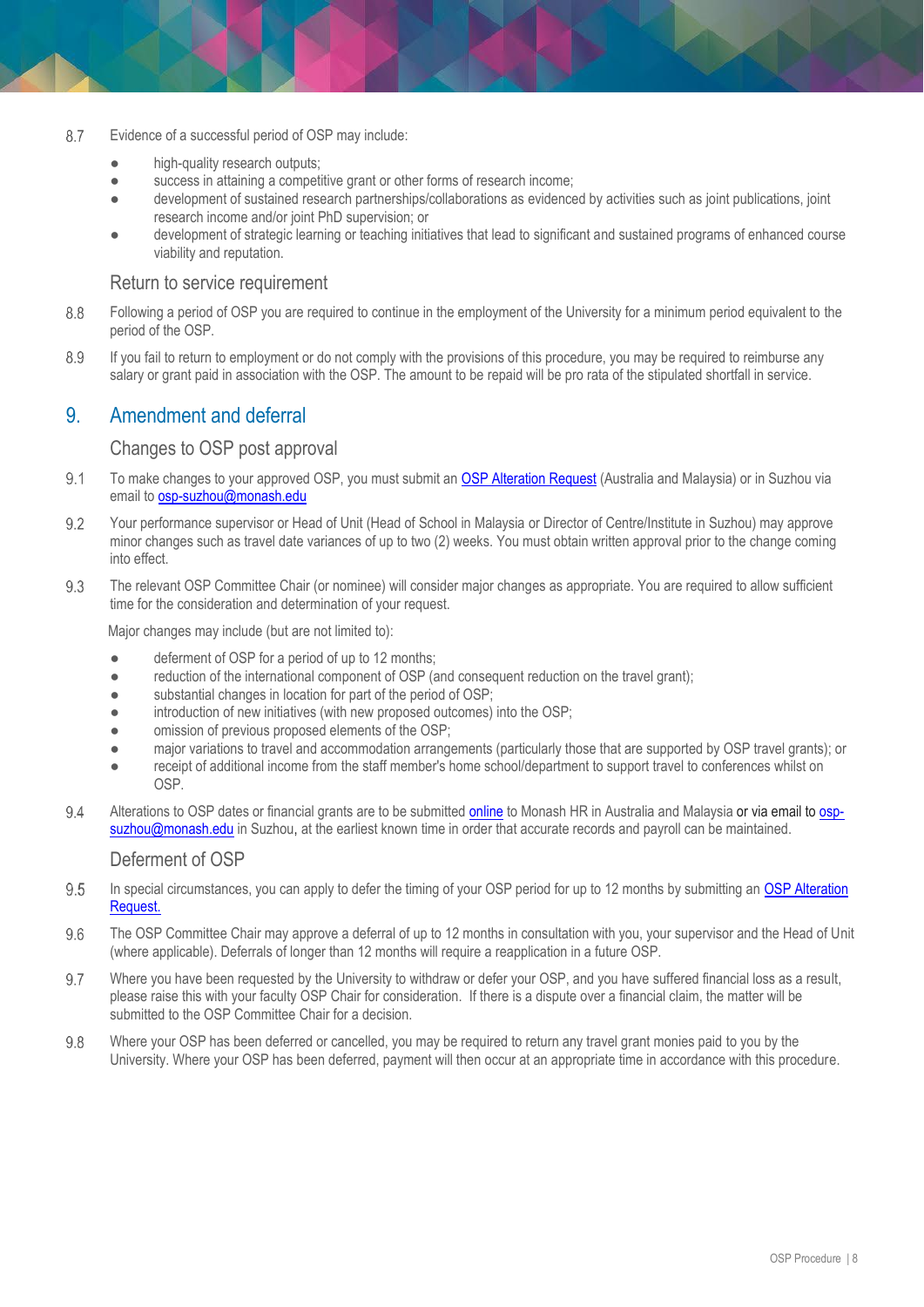#### Confidentiality and privacy

- 9.9 All deliberations of the committee are confidential. The privacy of personal information in the applications otherwise obtained must be respected throughout the process. These obligations will be emphasised by the Chair at the commencement of the meeting.
- 9.10 All materials are restricted to those directly involved in the assessment process. Following the final meeting, access to materials will be removed (and any hard copies must be returned).
- 9.11 Information contained within the application is used for the purpose of assessing applications. Further detail is available in the [Monash Employee Data and Privacy Collection Statement](https://www.monash.edu/__data/assets/pdf_file/0008/1595267/Employee-Data-Protection-and-Privacy-Collection-Statement.pdf) and on the [Privacy at Monash](https://www.monash.edu/privacy-monash) website.

## 10. Breach of procedure

 $10.1$ The University treats any breach of policies or procedures seriously. The University encourages reporting of concerns about noncompliance and manages compliance in accordance with the applicable **Enterprise Agreement**, relevant instrument of appointment and/or applicable contract terms. A failure to comply with policies, procedures and schedules may result in action by the University. Such action may include disciplinary and other action up to and including potential termination of employment for employees and cessation of other engagements for other persons.

## **DEFINITIONS**

| <b>Academic Performance</b><br>Framework                                      | A framework that articulates high level expectations for academic performance adopting a consistent<br>approach across the three categories of Research, Education and Engagement, against which all<br>academic performance will be measured. The Framework identifies criteria for each category and<br>examples of evidence that help address achievement of each criteria. It encourages a focus on<br>developing and demonstrating outcomes and/or impact across all categories and includes evidence of<br>both quantifiable metrics and qualitative material. Faculty or discipline specific performance research<br>standards include minimum and aspirational performance standards. |
|-------------------------------------------------------------------------------|-----------------------------------------------------------------------------------------------------------------------------------------------------------------------------------------------------------------------------------------------------------------------------------------------------------------------------------------------------------------------------------------------------------------------------------------------------------------------------------------------------------------------------------------------------------------------------------------------------------------------------------------------------------------------------------------------|
| <b>Conflict of interest</b>                                                   | a situation where a conflict arises for an individual between two competing interests. These are often, but<br>not exclusively, interests of public duty versus private interests. Referring to a reasonably perceived,<br>potential or actual conflict of interest. Conflicts of interest can involve financial or non-financial interests<br>of the staff member, and the interests of a business partner or associate, family member, friend or<br>person in a close personal relationship with the staff member. Refer to the Conflict of Interest procedure.                                                                                                                             |
| <b>Dean or Director</b>                                                       | The Dean (including a Director of Institute or Centre) or, where applicable, a person acting as his or her<br>nominee. Even when responsibilities are delegated, the person remains responsible for the decision of<br>the delegate and any committee chaired by the nominee under this procedure.                                                                                                                                                                                                                                                                                                                                                                                            |
| <b>Enterprise Agreement</b>                                                   | The Enterprise Agreement means the Monash University Enterprise Agreement (Academic and<br>Professional Staff) 2019                                                                                                                                                                                                                                                                                                                                                                                                                                                                                                                                                                           |
| <b>Faculty OSP Committee</b><br>Chair or School OSP<br><b>Committee Chair</b> | Is the Dean or Head of School (in Malaysia) or Vice President - Operations (in Suzhou), however the<br>Dean or Head of School (in Malaysia) and Vice President - Operations (in Suzhou) may delegate<br>responsibility. The Chair is the final decision maker for OSP applications, taking into consideration the<br>recommendations of the OSP Committee members.                                                                                                                                                                                                                                                                                                                            |
| <b>Head of Unit</b>                                                           | Head of an academic or administrative work unit, for example Head of School, Head of Department, or<br>equivalent (incl Heads of School and Deputy Heads of School in Malaysia, or Director of Centre/Institute<br>in Suzhou) or where applicable, a person acting as their nominee.                                                                                                                                                                                                                                                                                                                                                                                                          |
| <b>Institute or Centre</b>                                                    | For the purposes of this procedure, reference to an Institute or Centre as those which are centrally<br>reporting, such as MSDI, MUARC or VBDI.                                                                                                                                                                                                                                                                                                                                                                                                                                                                                                                                               |
| myPlan/PDP                                                                    | An online performance planning tool that supports academic staff and supervisors to manage the<br>performance development cycle myPlan for Australian staff and PDP for Malaysian or Suzhou staff.                                                                                                                                                                                                                                                                                                                                                                                                                                                                                            |
| <b>OSP Committee</b>                                                          | The OSP Committee is responsible for receiving and considering applications for OSP as relevant to the<br>staff member:<br>Faculty OSP Committees (Australia) are normally chaired by the Dean or Director or nominee<br>$\bullet$<br>School OSP Committee (Malaysia) are normally chaired by the Head of School or nominee.<br>School OSP Committee (Suzhou) are normally chaired by Vice President - Operations or nominee.                                                                                                                                                                                                                                                                 |